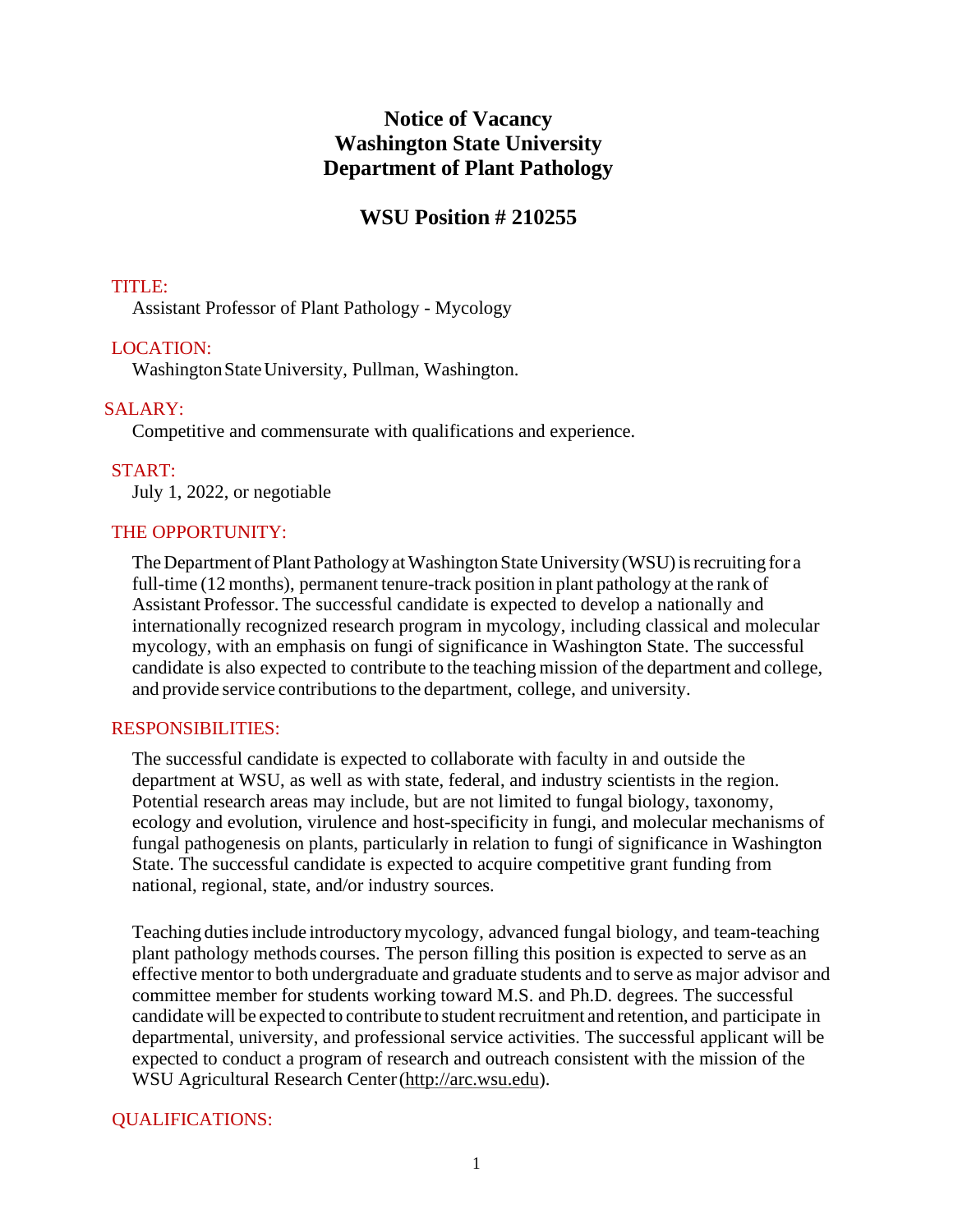## **Required:**

- An earned doctorate in plant pathology, mycology, or related field at the time of hire.
- Evidence of research productivity commensurate with careerlevel.
- Evidence of the ability to develop an original research program addressing fungal biology/mycology.
- Evidence of the ability to develop a dynamic and innovative teaching program.
- Evidence of effective and timely oral, written, and electronic communication skills.

## **Preferred:**

- Ability to teach, advise, and mentor graduate and undergraduate students.
- Ability to communicate with and interact effectively with stakeholder constituencies and their organizations and agencies.
- Evidence of obtaining external funding in the form of competitive grants, gifts, and in-kind resources to support research and extension programs commensurate with career level.
- Demonstrated knowledge and ability to work effectively with individuals and groups of diverse cultures, backgrounds, and ideologies.

## THE DEPARTMENT OF PLANT PATHOLOGY:

The department (http://plantpath.wsu.edu) is in the College of Agricultural, Human, and Natural Resource Sciences (CAHNRS, http://cahnrs.wsu.edu). The department has fully integrated programs in teaching, research, and extension, involving approximately 14 faculty, 15 adjunct faculty, 20 research associates, and numerous administrative professionals and support staff statewide. The Department offers one of the most comprehensive plant pathology programsin the country.Facultyareengagedinawiderangeofresearchactivitiesthataddress biological,molecular, epidemiological, and biotechnological investigations into diverse groups of microorganisms that threaten the sustainability and profitability of numerous economically important crops. Protecting crops from destructive diseases and ensuring plant health by using environmentally friendly and sustainable strategies are some of the core strengths of our department. The Department's administrative office is located on the main campus in Pullman with faculty located across four statewide Research and Extension Centers:

- WSU Irrigated Agriculture Research and Extension Center in Prosser, Washington (https://iarec.wsu.edu)
- WSU Mount Vernon Northwestern Washington Research and Extension Center (http://mtvernon.wsu.edu)
- WSU Puyallup Research and Extension Center (http://www.puyallup.wsu.edu)
- WSU Tree Fruit Research and Extension Center in Wenatchee, Washington (http://tfrec.wsu.edu)

## THE COLLEGE OF AGRICULTURAL, HUMAN, AND NATURAL RESOURCE SCIENCES:

CAHNRS is an expansive and diverse college that includes 16 academic units, four research and extension centers distributed across the state, 13 subject matter centers, and one tribal and 39 county extension offices. CAHNRS fosters disciplines that serve at the interface of scientific discovery and its application to the advancement of society and improvement of the human experience. Our mission is to provide global leadership in discovering, accessing, and disseminating knowledge that contributes to producing a safe, abundant food and fiber supply; promotes the wellbeing of individuals, families, and communities; enhances sustainability of agricultural and economic systems; and promotes stewardship of natural resources and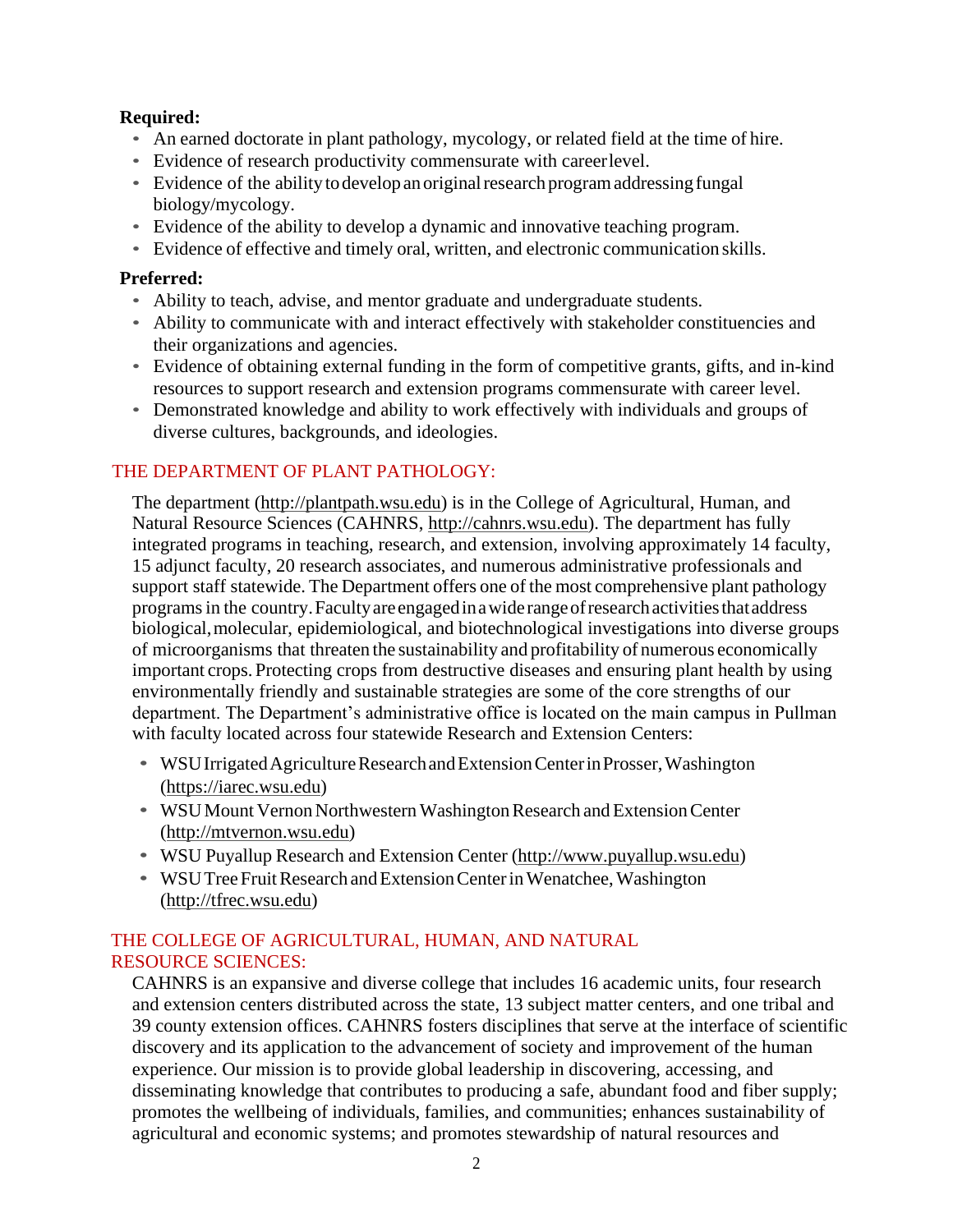ecological systems. CAHNRS personnel embrace the opportunity to fulfill WSU's land-grant mission by making groundbreaking research discoveries, by utilizing innovative approaches to teaching and learning, and by delivering relevant, progressive extension programs that enhance the quality of life for the citizens of Washington State, as well as for people around the globe.

For more information, visit [http://cahnrs.wsu.edu.](http://cahnrs.wsu.edu/)

#### WASHINGTON STATE UNIVERSITY:

Founded in 1890, WSU is a comprehensive land-grant university with teaching, research, and extension missions, and one of two research universities in Washington State. WSU is organized into ten academic colleges, the Honors College, and the Graduate School. It has an enrollment of more than 30,000 undergraduate and graduate students on five campuses (Pullman, Spokane, Tri-Cities, Vancouver, and Everett) with approximately 20,000 students located on the main campus in Pullman, WA. WSU ranks among the top 60 public research universities and is a Carnegie I, Doctoral/Research Extensive University. WSU strongly values diversity among its faculty, staff, and students and seeks to ensure a welcoming community for all.

To learn more about WSU visit [http://wsu.edu.](http://wsu.edu/)

#### LIFE IN THE PALOUSE

Pullman offers a friendly, small-town atmosphere with a high quality of life and connected community. Located 80 miles south of metropolitan Spokane, Pullman is also a quick drive away from the scenic Idaho panhandle and Moscow Mountain. The rolling hills of the Palouse offer a wide range of outdoor activities and a true four-season climate. The area provides ample opportunity to enjoy the cultural and academic hub of both Washington State University and the University of Idaho, in the neighboring town of Moscow, Idaho. Additionally, Pullman has an excellent public school system and was recently ranked by Bloomberg Business as the best small town in Washington to raise children. To learn more about the Pullman community, visit: [http://www.pullmanchamber.com.](http://www.pullmanchamber.com/)

#### APPLICATION PROCESS:

Please apply online via [https://wsu.wd5.myworkdayjobs.com/en-US/WSU\\_Jobs/job/CLARK-](https://wsu.wd5.myworkdayjobs.com/en-US/WSU_Jobs/job/CLARK-HALL/Assistant-Professor-of-Plant-Pathology---Mycology_R-3691)[HALL/Assistant-Professor-of-Plant-Pathology---Mycology\\_R-3691](https://wsu.wd5.myworkdayjobs.com/en-US/WSU_Jobs/job/CLARK-HALL/Assistant-Professor-of-Plant-Pathology---Mycology_R-3691)

The online application must include: 1) cover letter, 2) current curriculum vitae, 3) statement on contributions to equity and diversity (guidelines: [Guidelines-for-Contributions-to-Equity-](https://hrs.wsu.edu/wp-content/uploads/2020/02/Guidelines-for-Contributions-to-Equity-Diversity-and-Inclusion-Statements-1.pdf)[Diversity-and-Inclusion-Statements-1.pdf \(wsu.edu\),](https://hrs.wsu.edu/wp-content/uploads/2020/02/Guidelines-for-Contributions-to-Equity-Diversity-and-Inclusion-Statements-1.pdf) and 4) the names and contact information for four professional references.

The cover letter should address, in distinct sections, all the required and preferred qualifications forthe position (including your areas of expertise), and a statement of research interests and teaching philosophy. Application screening will begin on Feb 1, 2022 and remain open until filled.

For questions about the position, contact Cynthia Gleason, Search Committee Chair, [cynthia.gleason@wsu.edu, 5](mailto:cynthia.gleason@wsu.edu)09-335-3742.

WASHINGTON STATE UNIVERSITY IS AN EQUAL OPPORTUNITY/AFFIRMATIVE ACTION EDUCATOR AND EMPLOYER.

WSU is committed to excellence through equity, has faculty friendly policies including a partner accommodation program,